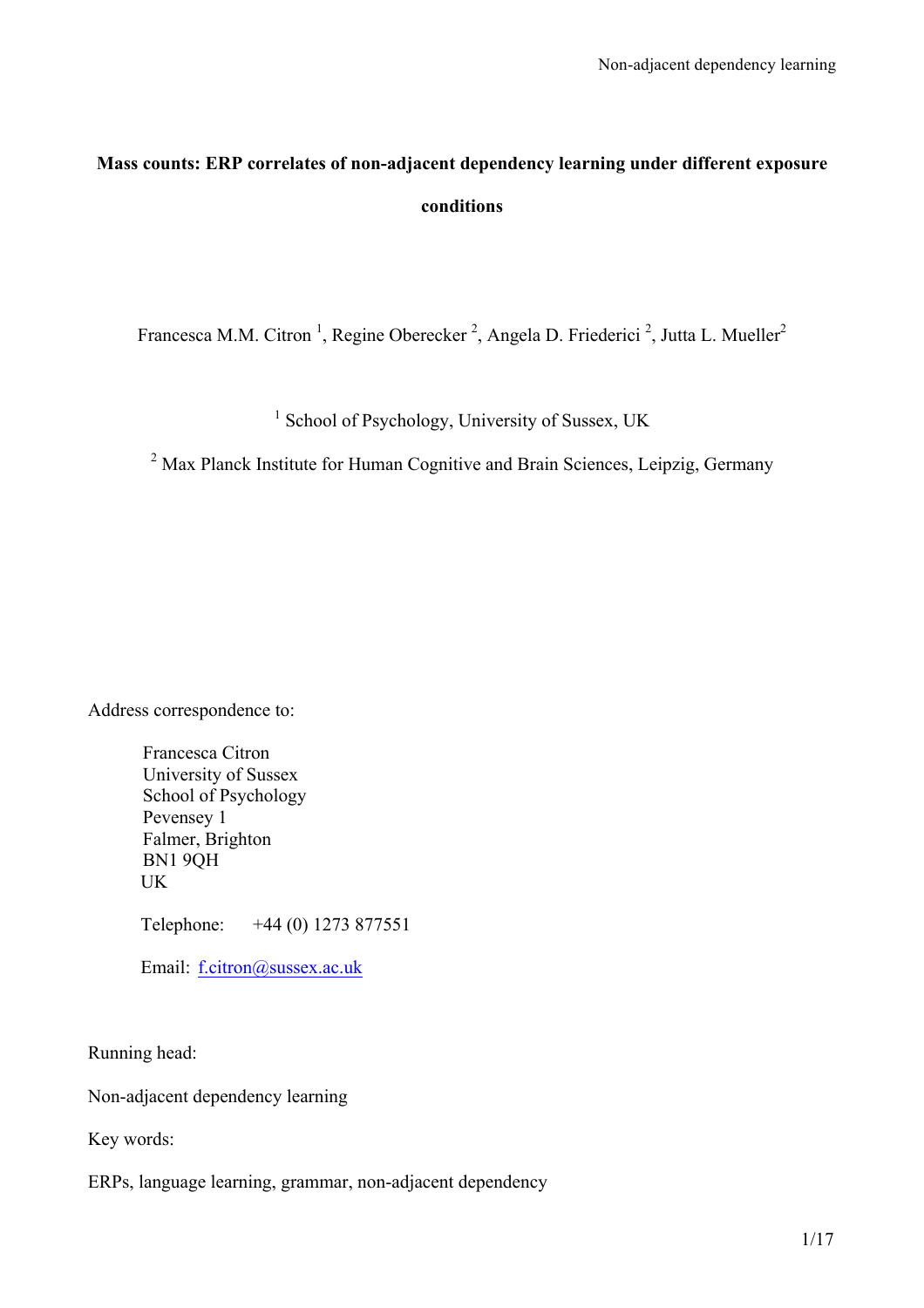# **Abstract**

Miniature language learning can serve to model real language learning as high proficiency can be reached after very little exposure. In a previous study by Mueller, Oberecker and Friederici [18] German participants acquired non-adjacent syntactic dependencies by mere exposure to correct Italian sentences, but their ERP pattern differed from the one shown by native speakers. The present study follows up on that experiment using a similar design and material and is focused on two important issues: the influence of acoustic cues in the material and the impact of the learning procedure. With respect to the latter we compared alternating learning and test phases to a continuous learning and test phase. In addition, a splicing procedure eliminated prosodic cues in order to ensure that non-adjacent dependencies were learned instead of adjacent ones. Results for the continuous phase design showed a native-like biphasic ERP pattern, an N400 followed by a leftfocused positivity. In the alternating design behavioural accuracy was lower and only an N400 was found. The results suggest an advantage of continuous learning phases for adult learners, possibly due to the absence of ungrammatical items present in the test phases in the alternating learning procedure. Furthermore, the replication of the earlier study with prosodically controlled material adds evidence to the general finding that syntactic non-adjacent dependencies can be learned from mere exposure to correct examples.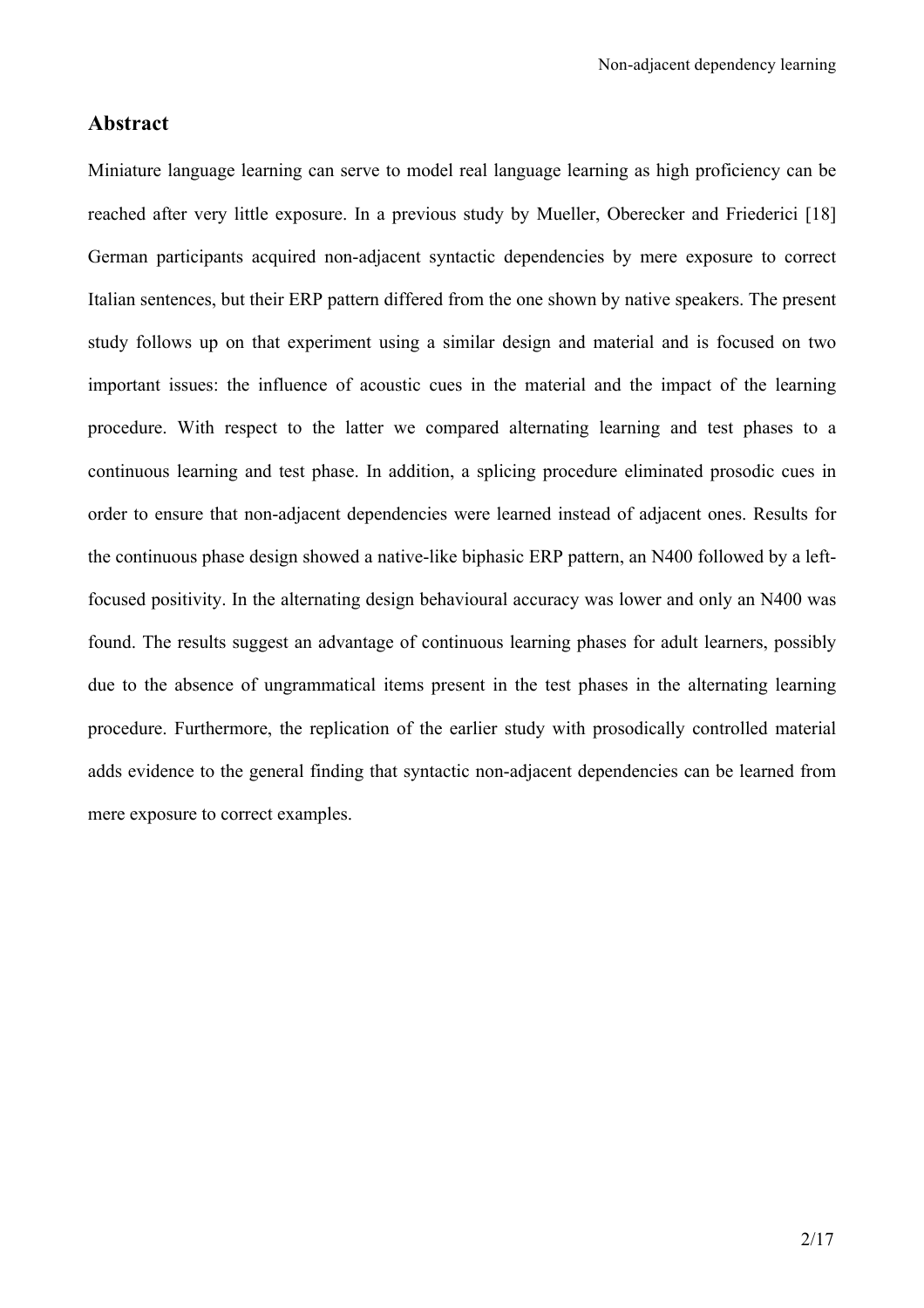# **Introduction**

Learners of a second language (L2) use different processing strategies and cognitive resources for language comprehension compared to native speakers. Level of proficiency and age of acquisition of L2 both have an impact on these processing differences [21]. In recent years, experience-based views on language learning argued that language can be learnt through mere exposure and linguistic experience by input-driven learning mechanisms [3]. However, the conditions under which L2 learning is efficient and can lead to a potentially native-like outcome are not well understood. One mechanism supporting possibly both native and L2 language learning is statistical learning. From early on, infants can use distributional probabilities among syllables in order to extract words and even to derive phrase structure from a continuous speech stream. In addition to statistics between segmental elements (i.e. phonemes, syllables), the distribution of prosodic cues (i.e. stress) has been shown to assist the learning of word boundaries, as well as grammatical regularities [7, for review]. Basic learning mechanisms may be functional from early on as even newborns, who have been exposed to their parents' language during the gestation period [23], react differently when presented with sentence intonations from their native language compared to a language never heard before [13].

A widely used tool for the laboratory investigation of language learning mechanisms is the artificial language learning paradigm [7, for review]. Artificial languages are created by using a limited number of pseudowords or syllables and a small set of rules resembling those occurring in natural languages. Due to the constrained set of linguistic features, artificial languages allow a better isolation of specific experimental variables compared to natural languages. Besides artificial languages, miniature versions of natural languages have also been employed to study language learning [17, 18]. They provide the advantage of better ecological validity, while still allowing a good control of the linguistic input.

A particularly interesting type of syntactic structure a number of studies have been focusing on is non-adjacent dependencies [8, 20]. Non-adjacent dependencies occur in natural languages when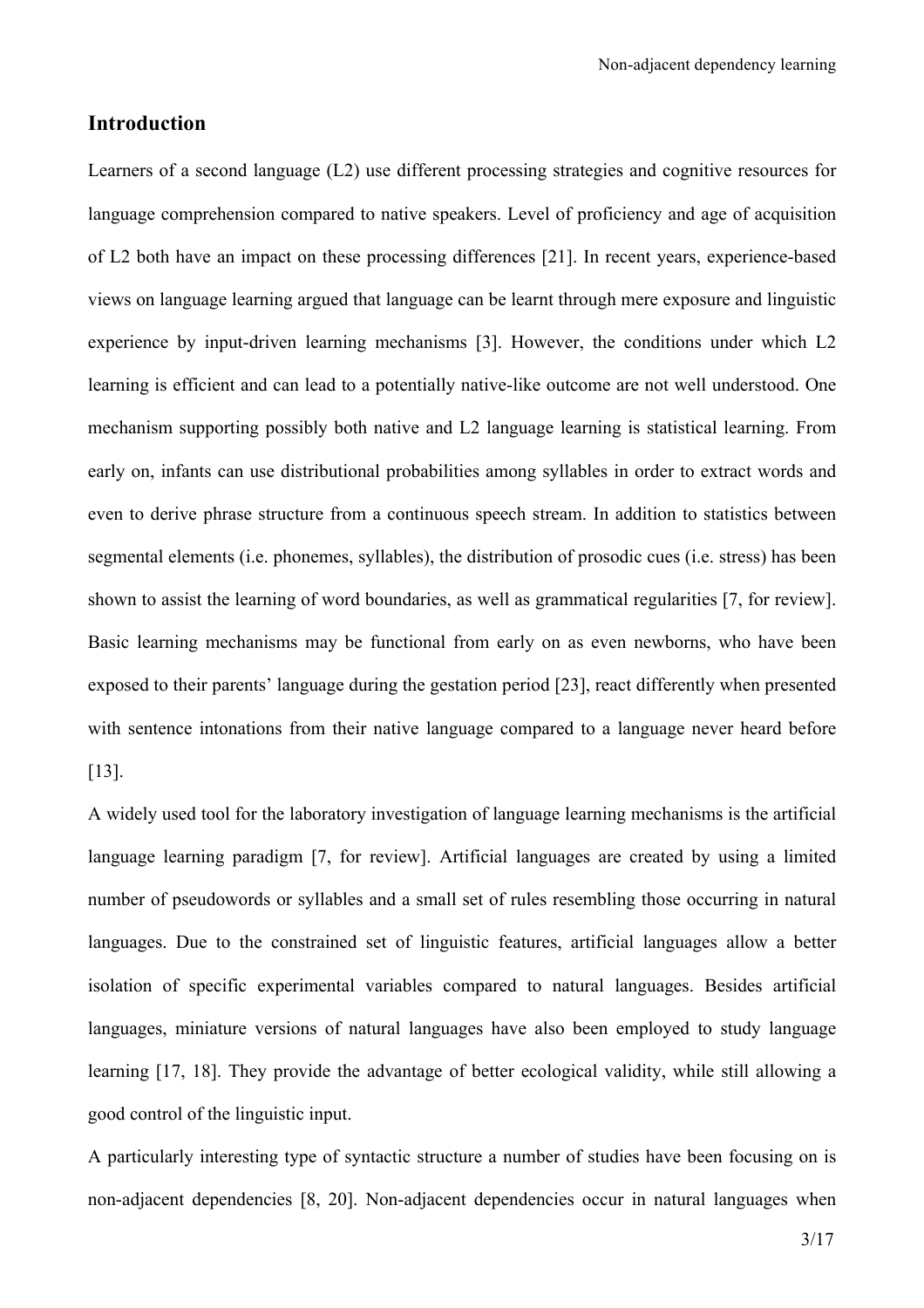two words or morphemes form a grammatical relation over a distance as, for example, in sentences such as "the baby is constantly laughing". In artificial grammars, non-adjacent dependencies can be established between two invariant syllables or words (A, B) separated by a variable middle element (X). Although non-adjacent dependencies are one of the simplest instances of a syntactic rule, they seem to be particularly difficult to learn compared to adjacent dependencies. Additional cues increasing the saliency of the non-adjacent dependency rule, as for example pauses or large variability of the middle element, seem to be necessary for the system to build distant relations [20]. While behavioural studies have revealed a lot about the conditions under which non-adjacent dependencies can be learned from speech input, not much is known about the neurophysiological basis of these processes. A particularly suitable technique for investigating language learning is event-related potentials (ERPs), which are a direct measure of neural activity with high temporal resolution and sensitivity to different types of linguistic processes. The ERP components of particular interest in the present context are the N400 (a negativity reflecting lexical access [12] and lexical-semantic integration processes [11]) and the P600 (a positivity reflecting the processing of syntactically violated as well as syntactically complex stimuli [4]). In the context of artificial language learning both components have been reported with the N400 seen as a reflection of processing of specific lexical forms and the P600 as a correlate of rule processing [14, 17].

Both the N400 and the P600 occur in L2 learners. However, they show different degrees of sensitivity depending on the level of L2 proficiency. While the N400 component seems to already occur at lower levels of proficiency, the P600 comes in only at a relatively high level of linguistic competence [15]. Furthermore, at early stages of learning an N400 component has been reported in response to syntactic violations, instead of a P600 [19], possibly due to the fact that early learners process syntactic relations lexically, i.e. they memorise morphologically complex words as wholes and expect a particular word form during grammaticality judgement.

Besides broadening the understanding of the neural implementation of language learning processes per se, neurophysiological measures might provide additional information about the outcome of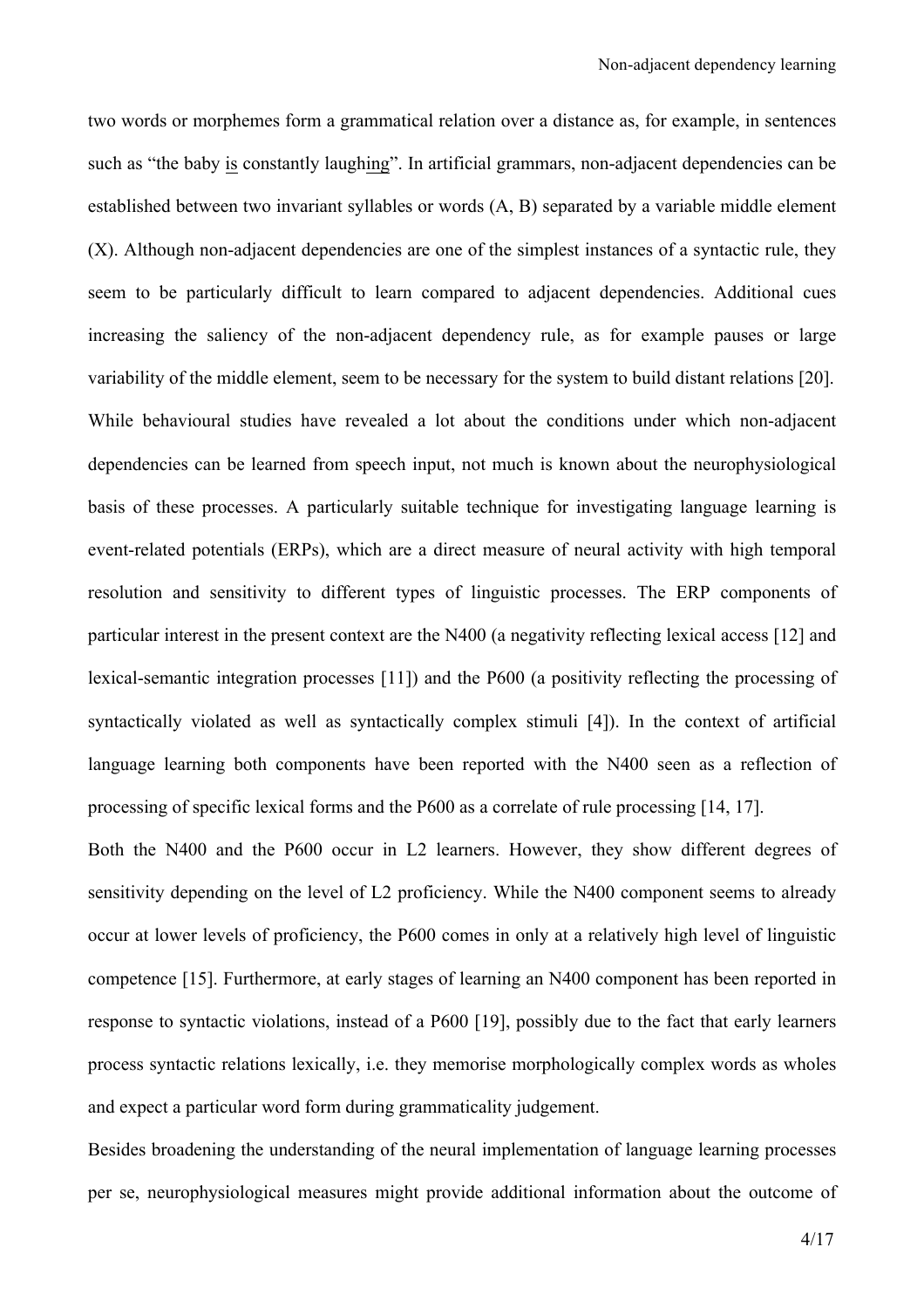artificial language learning and its relation to natural language processing. In the present study we focus on the acquisition of non-adjacent dependencies by mere exposure to an unknown miniature version of a real language.

ERP studies investigating artificial and miniature language learning have reported different results depending on the type of learning and analysis. Those studies, in which extensive and explicit training was provided before testing the processing of syntactic violations, reported the occurrence of both the N400 as well as the P600 component after learning [14, 17]. However, there is only a handful of studies that investigated if and how fast these components emerge during artificial language learning. Two studies testing non-adjacent dependency learning using synthetic syllables could not find a P600 specific to grammatical violations [2, 16]. In a similar way, a study using a miniature version of Italian could not find a P600 response in adult learners, although it clearly occurred in a native Italian control group [18].

As this latter study was the spur for conducting the present set of experiments, we will discuss it here in more detail. Mueller, Oberecker and Friederici (henceforth termed MOF) investigated if and how native speakers of German were able to extract two non-adjacent dependency rules from naturally spoken correct sentences of Italian by mere exposure. Participants were auditorily exposed to short, declarative sentences such as "Il fratello sta cantando" (*The brother is singing*) or "La sorella può cantare" (*The sister can sing-*). Critically, two auxiliaries (*sta, può*) were associated with two different verb endings (*-ando, -are*), whereas the intervening verb stems were variable. The experiment consisted of four alternating learning and test phases. Learning phases contained only correct sentences, whereas test phases, contained incorrect combinations of auxiliary and verb suffix in half of the sentences (e.g. \*Il fratello sta cantare). Non-native learners showed an N400 like component in response to the violations, followed by a brief anteriorily distributed positivity, whereas native Italian speakers showed an N400 followed by a P600. The authors interpreted this pattern as indicating that the non-native learners had developed a lexical expectation, whereas only the native speakers applied a combinatorial, syntactic rule. The main conclusions were that non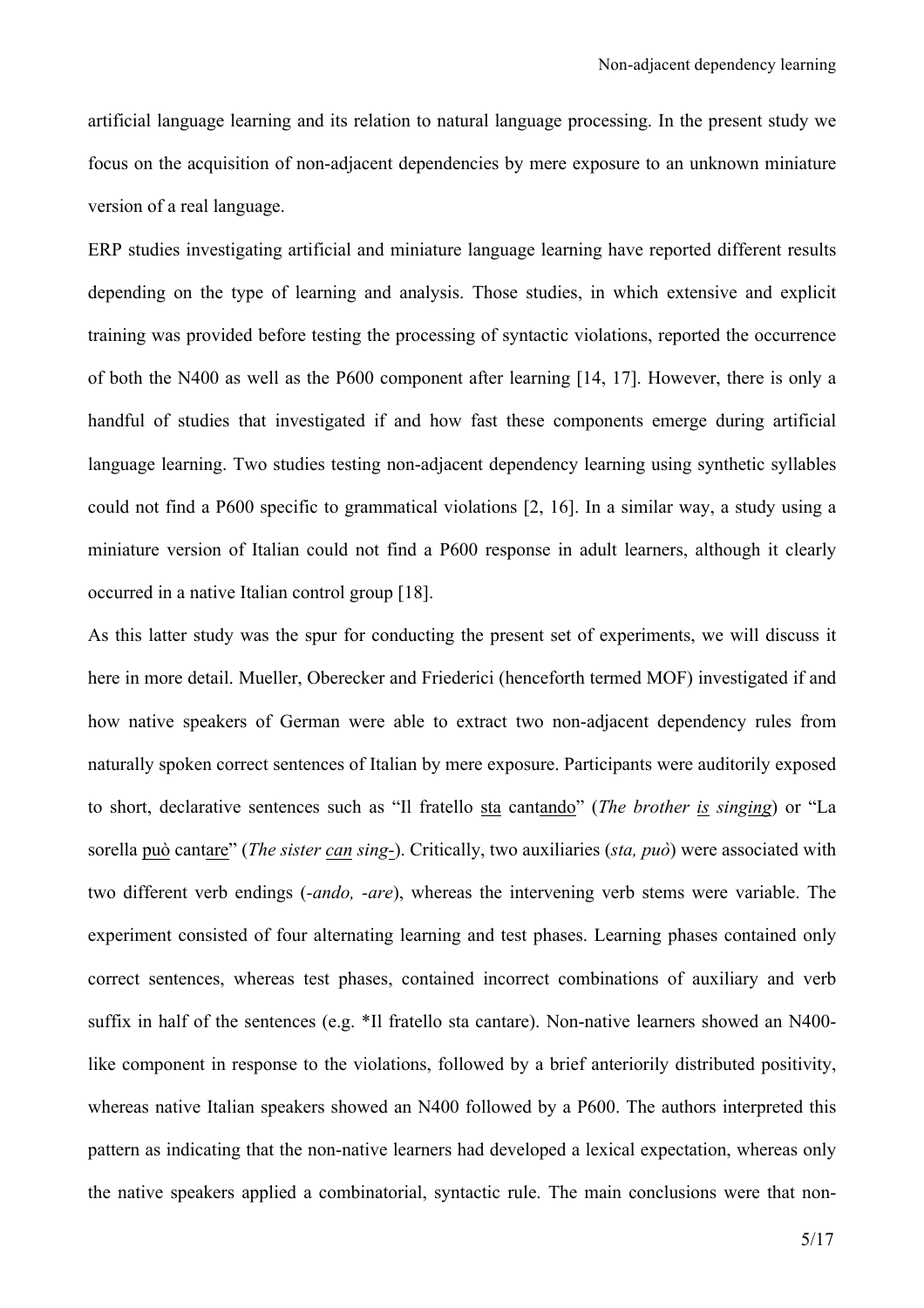adjacent dependencies can be learned by mere exposure but that they are not processed in a nativelike manner by the learners.

In the current study we further developed the design of the MOF study to test two alternative explanations of this result. The first point concerns the possibility that learners did not learn nonadjacent, but rather adjacent dependencies (auxiliary and full verb form) based on prosodic cues. In this experiment naturally spoken sentences, rich in prosodic information, were used. Thus, it could be possible that the verb stems following the auxiliary contained prosodic cues predicting the subsequent correct or incorrect suffix. The second point refers to the absence of native-like ERP responses in the learners. The learning procedure used by MOF consisted of short learning phases of about 3 minutes alternated with test phases of 1.3 minutes. In many other studies, adult participants were exposed to continuous learning phases lasting 18 to 21 minutes. The fact that test phases, which occurred already in early stages of learning, contained incorrect examples could have favoured the creation and strengthening of an "incorrect" memory trace that interfered with the representation of the correct examples.

In order to tackle these two issues, we applied two important experimental variations. First, to ensure learning of real non-adjacent dependencies, rather than (prosodically-induced) adjacent ones, we applied a specific splicing procedure to the sentences ensuring that prosodic patterns contained in the verb stem could no longer predict the following suffix. If real non-adjacent dependencies were learned in the MOF study, a very similar pattern of results should appear with the novel stimulus material.

Second, we tested whether a long uninterrupted learning phase will lead to better learning and potentially to rule extraction, compared to the alternating procedure. Thus, we conducted two ERP experiments with the novel, spliced stimulus material. The first experiment consisted of 4 short alternating learning and test phases, whereas the second experiment consisted of a long learning and a long test phase. If learning benefits from long, errorless input, this should be reflected in better behavioural performance as well as in more native-like ERP patterns.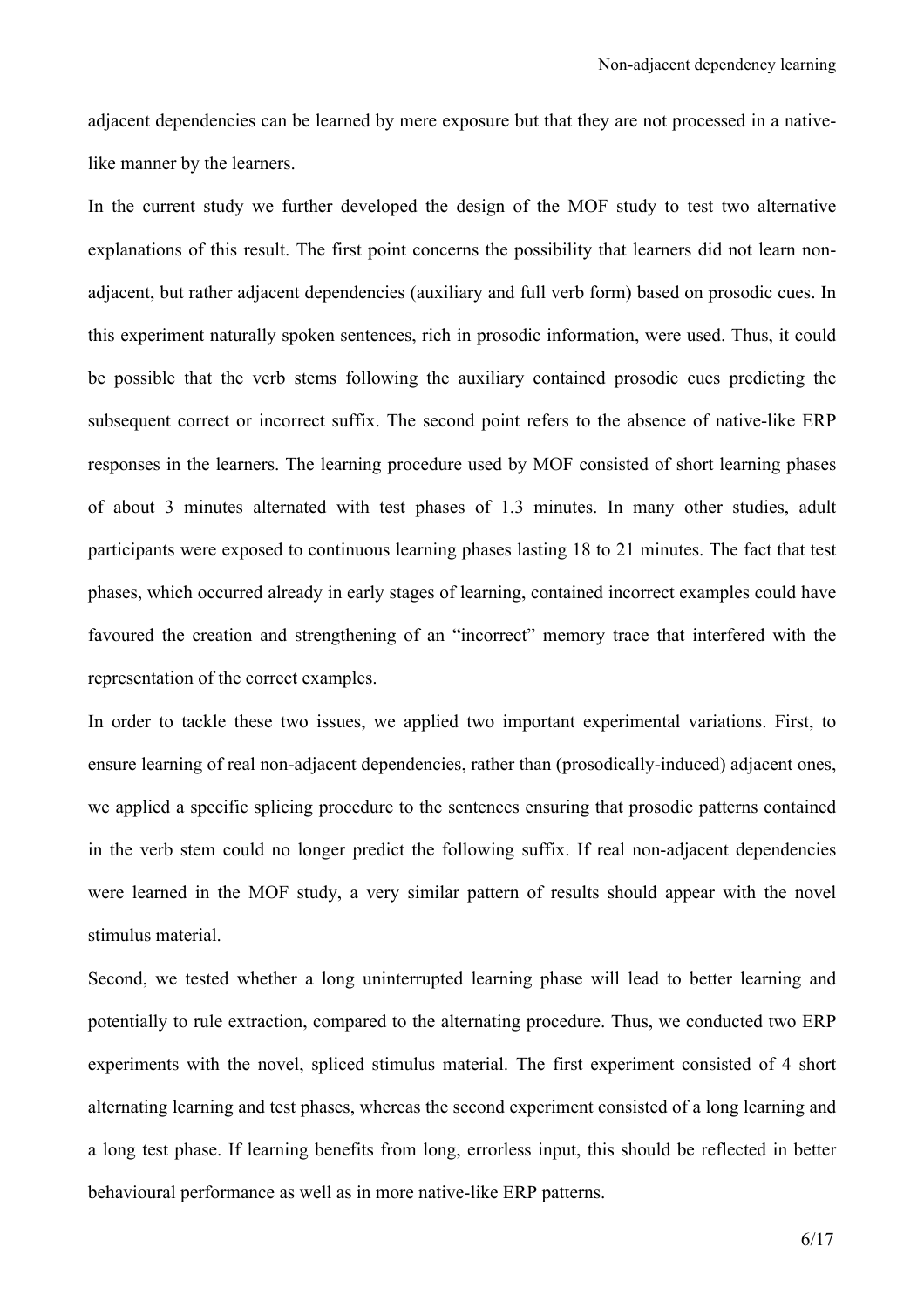## **Methods**

#### **Participants**

20 native speakers of German (9 women) were assigned to paradigm A (short phases). Mean age was 24.1 years (SD 3.5). 22 native speakers of German (12 women) were assigned to paradigm B (long phases). Mean age was 24.6 years (SD 2.9). All participants were right-handed, had normal or corrected to normal vision and had no previous knowledge of Italian, Spanish or Portuguese. 4 of the participants assigned to paradigm A and 3 of those assigned to paradigm B reported some basic knowledge of Latin, which might have helped them guessing the meaning of the verb stem, but not the syntactic relation between auxiliary and verb ending, as Italian and Latin grammars are quite different.

#### **Material**

A miniature version of Italian was created that consisted of two determiners (*la, il*), two nouns (*sorella, fratello*), two auxiliaries (*sta, può),* 32 different verb stems (e.g., *vol-, cant-*) and two verb endings *(-ando, -are*) that determinately depended on the form of the (non-adjacent) auxiliary. Thus, the verb form was either a gerund (sta…-ando) or infinitive (può.. -are). A complete list of the used verbs can be found in the Supplementary Material. Sentences (1) and (2) illustrate two examples the 128 correct sentences created.

- (1) La sorella sta **vol**ando. The sister is flying
- (2) La sorella può **vol**are. The sister can fly
- (3) \* La sorella sta **vol**are.
- (4) \* La sorella può **vol**ando.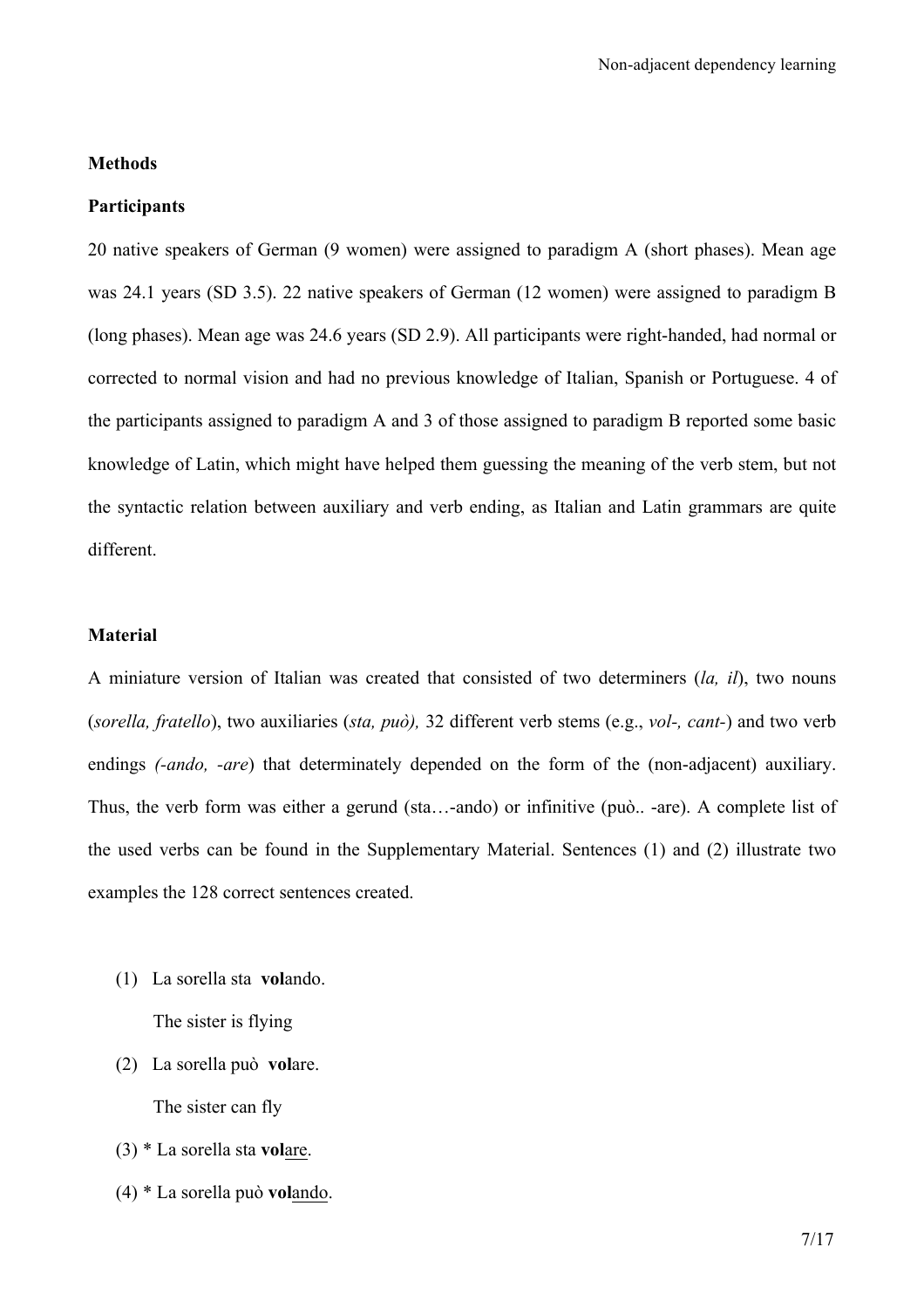## (5) # La sorella fu **vol**etto.

All 128 correct and additional 32 non-sense sentences were spoken by a female native speaker of Italian and digitally recorded. The auditory material was subsequently segmented, spliced and normalised using the ReZound software. In order to avoid any prosodic influence, which could lead to the learning of prosodic regularities rather than syntactic dependencies, a splicing procedure was used. The verb stems were cut from non-sense sentences (5) and pasted into the experimental sentences, replacing the original verb stems. To produce ungrammatical sentences (examples (3) and (4)) the suffixes were taken from a sentence with the different verb form. 96 correct sentences were chosen for the learning phases, whereas the remaining 32 sentences and their incorrect counterparts were used for the test phases.

#### **Procedure**

Two distinct experimental designs were used to assess the outcomes of different learning procedures. With *design A* participants were exposed to 4 alternating learning and test phases. Each learning phase contained 64 grammatical sentences and lasted approximately 5 minutes, followed by a test phase containing 16 sentences (8 ungrammatical), and lasting approximately 2 minutes. With *design B* participants were exposed to one accumulated learning and one accumulated test phase, containing overall the same type and number of stimuli as design A. Participants were seated on a comfortable chair in a sound-attenuated booth in front of a computer monitor with two loudspeakers on either side. A button-press response device was provided for the grammaticality judgment task. During the learning phases, participants were asked to attentively listen to the sentences, to look at a central fixation point by minimizing their eye movements and blinks during the whole experiment. The sentences were played one after another with a 1800-ms inter-stimulusinterval. During the test phases participants were asked to attentively listen to the sentences and to judge their correctness by pressing one of two buttons. The trials started with a fixation cross, after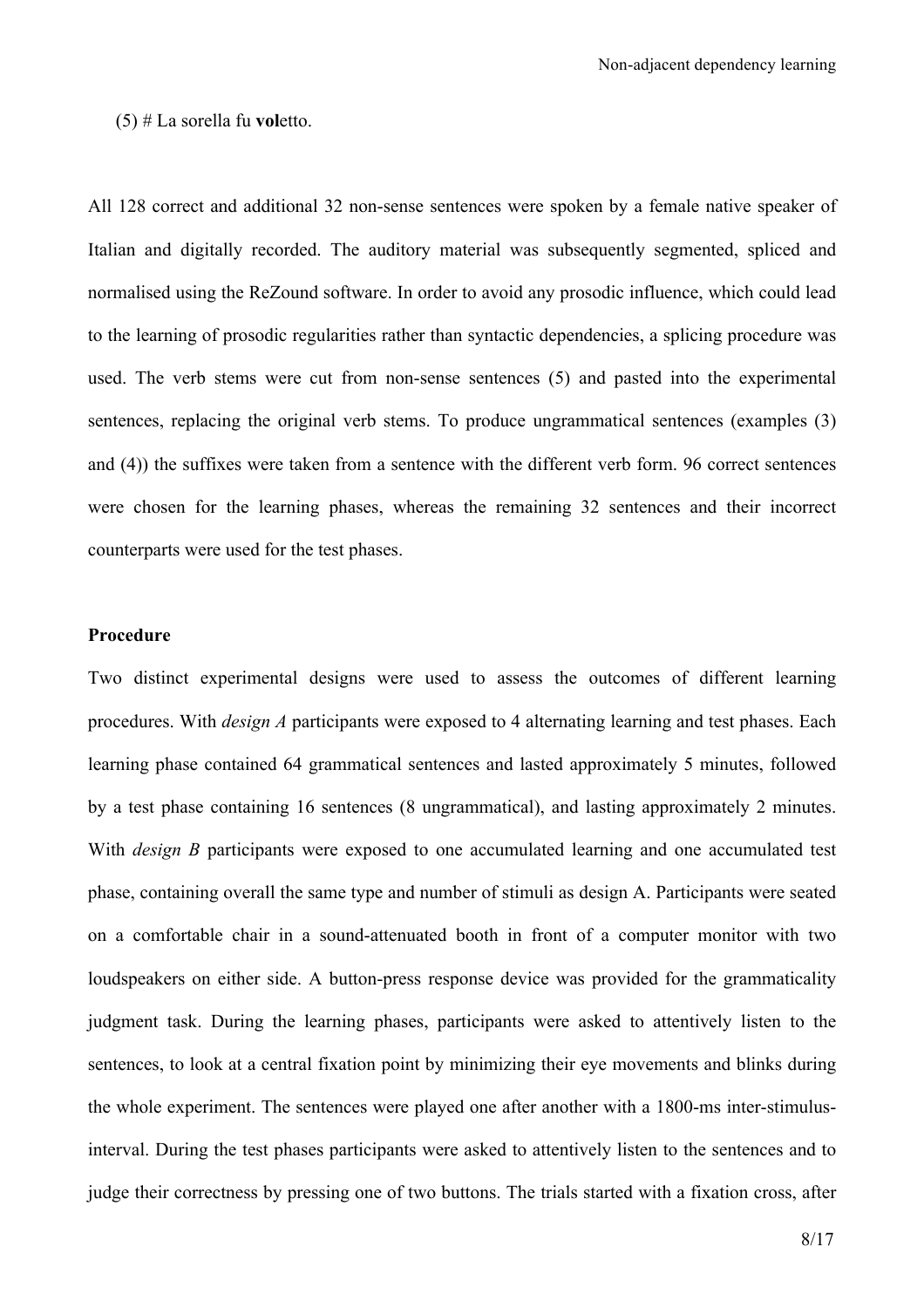500 ms a test sentence was played. 1800 ms after the end of the sentence, a question mark at the centre of the screen appaeared, with a happy face prompting "correct" on one side and a sad face prompting "incorrect" on the other side, congruent with the answer buttons. The prompt remained until a response was given. Participants were instructed to answer according to their intuition. The sentences were presented in randomised order across participants and the button configuration was counterbalanced.

#### **EEG Recording and Analysis**

The EEG was continuously recorded during the experiment from 59 electrodes mounted on an elastic cap (Electro-Cap International, Eaton, OH). Vertical and horizontal eye-movement artefacts were monitored by using two bipolar ocular electrodes mounted at the outer canthi of each eye and above and below the right eye. The EEG was referenced on-line to the left mastoid and rereferenced off-line to linked mastoids. Impedance was kept below 5 kΩ and sampling rate was 500 Hz. Trials including eye-movements were excluded from the analysis. Artefacts were automatically rejected through a sliding window of 200 ms, during which epochs with a SD of  $+/- 35 \mu V$  were rejected. Manual artefact rejection was also used. EEG was band-pass filtered between 0.3 and 20 Hz. Only correctly answered trials were averaged together. ERPs were time-locked to the onset of the verb suffix and averaged from -200 to 1500 ms whereby the pre-stimulus epoch of 200 ms constituted the baseline.

To assess topographic differences in the ERPs, electrodes were grouped in four ROIs (regions of interest): left anterior (FP1, AF7, AF3, F7, F5, F3, FT7, FC5, FC3); right anterior (FP2, AF8, AF4, F8, F6, F4, FT8, FC6, FC4); left posterior (TP7, CP5, CP3, P7, P5, P3, PO7, PO3, O1); right posterior (TP8, CP6, CP4, P8, P6, P4, PO8, PO4, O2). Midline electrodes, evaluated in a separate analysis, were grouped into two ROIs (anterior midline: Fpz, AFz, Fz, FCz; posterior midline: CPz, Pz, POz, Oz).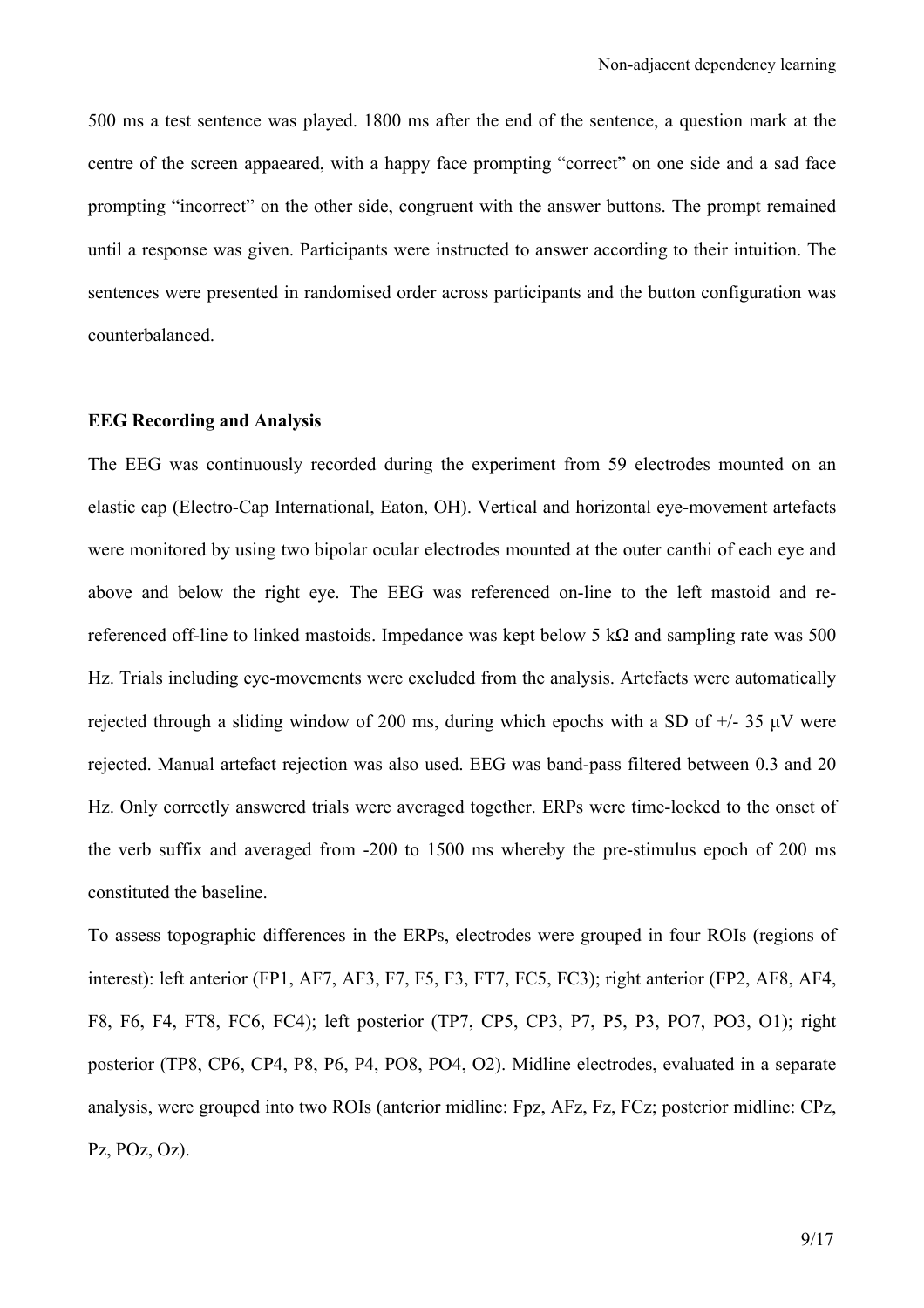For the statistical analyses, SAS 8.2 software was used. Separate ANOVAs were computed for the two different experiments. For the lateral electrode sites, the within-subject factors were CONDITION (correct, incorrect) x HEMISPHERE (left, right) x REGION (anterior, posterior). For the midline electrodes the within factors were REGION and CONDITION. After visual inspection, two time windows were chosen for the mean amplitude analysis. Between 400 and 550 ms after suffix onset we tested the significance of the visible negativity. Between 550 and 700 ms we tested the significance of the positive deflection.

## **Results**

#### **Behavioural results**

Accuracy rates showed an advantage for the long phase exposure (design B) with a mean of 94.7% of correct answers (SD 8.3), compared to the short alternating phase exposure (design A) with a mean of 85.8% (SD 8.3). The difference was significant:  $t(40)=3.4$ ,  $p<01$ .

#### **ERP results**

The ERPs and topographic difference maps of the first experiment (design A) showed a broadly distributed negativity (Figure 1a) with a posterior focus for the incorrect verb suffixes compared to the correct ones. The repeated-measure ANOVA performed within the 400-550 ms time window revealed a marginally significant main effect of Condition  $(1,19)=3.23$ ,  $p=0.09$ ) and a significant REGION x CONDITION interaction  $(F(1,19)=8.82, p<0.01)$ . Subsequent step-down ANOVAs revealed a significant simple main effect of CONDITION over posterior electrods only  $(F(1,19)=8.49, p<0.01)$ . Between 550 and 700ms, a significant interaction of REGION x CONDITION  $(F(1,19)=5.41, p<0.05)$  was found, not reflected in any significant main effects though. The ANOVA of the midline electrodes revealed significant REGION by CONDITION interactions in both time windows (400-550ms: *F*(1,19)=5.83, *p*<.05; 550-700ms: *F*(1,19)=6.75,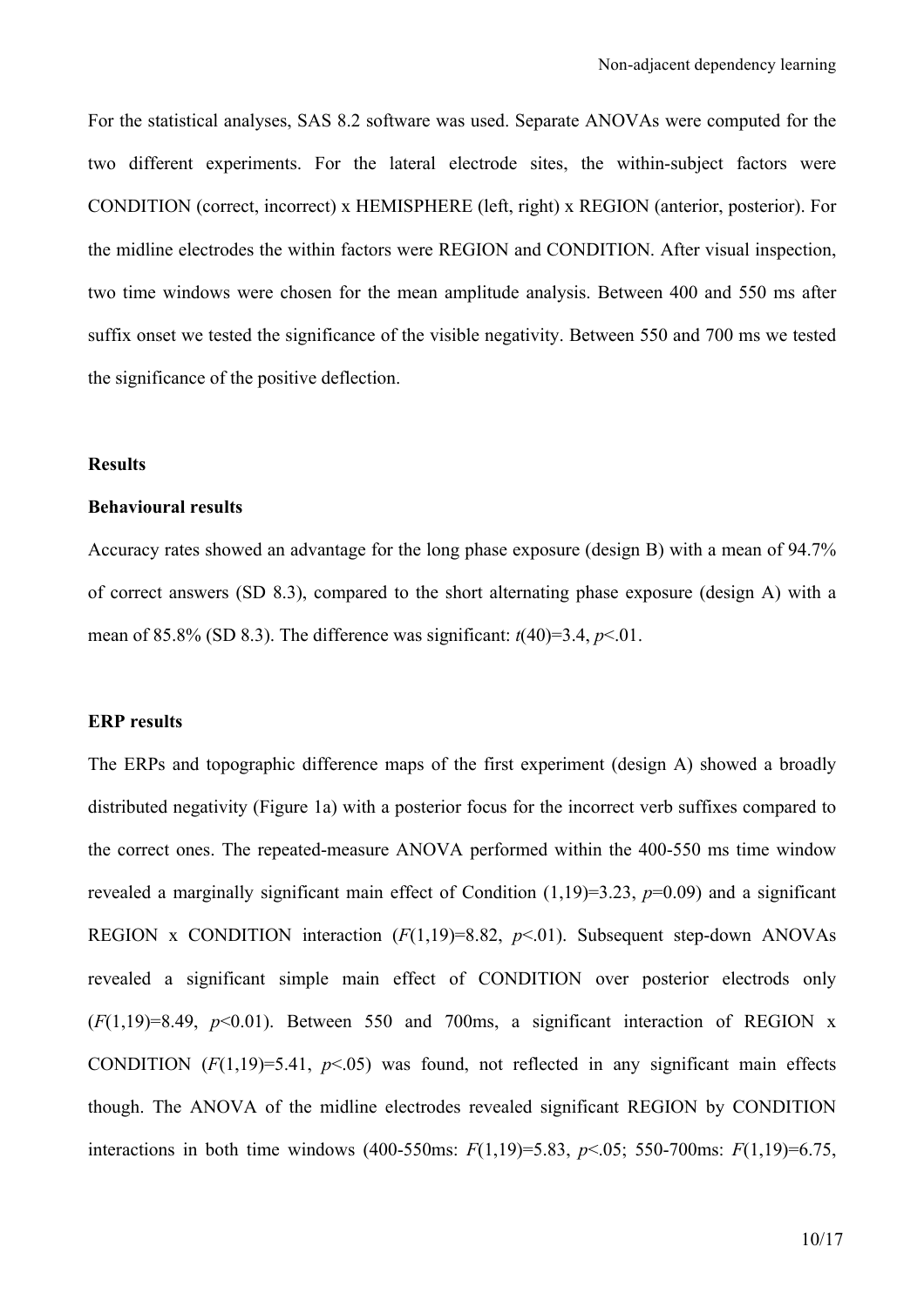$p$ <.05). However, only the interaction from 400-550ms was confirmed by a main effect of condition over posterior electrods (*F*(1,19)=8.14, *p*=.01).

## ---INSERT FIGURE 1 ABOUT HERE---

The ERPs and topographic difference maps of the second experiment (design B), displayed in Figure 1b, show a greater posterior negativity and a subsequent greater left-lateralised positivity for the violating items compared to the grammatical ones. Repeated-measure ANOVAs revealed a significant REGION x CONDITION interaction between 400-550 ms (*F*(1,21)=5.34, *p*<.05). Posthoc analyses revealed a main effect of CONDITION over the posterior region  $(F(1,21)= 5.07)$ ,  $p$ <.05) Between 550-700 ms, a significant main effect of CONDITION ( $F(1,21)$ =4.12,  $p$ =.05) and a HEMISPHERE x CONDITION interaction were found ( $F(1,21)=9.02$ ,  $p<.01$ ). Subsequent analyses revealed a main effect of CONDITION over the left hemisphere  $(F(1,21)=6.41, p<.05)$ . In the midline electrode sites a significant main effect of CONDITION between 550-700ms was found (*F*(1,21)=5.43, *p*<.05).

## **Discussion**

The present ERP study aimed to test whether non-adjacent dependencies can be extracted from correct examples of spoken language and how this ability is influenced by the presence of incorrect items in the input. Native German speakers were exposed to correct sentences from a miniature version of Italian and their learning was tested by means of a grammaticality judgement task, in which half of the sentences were syntactically incorrect. Each participant was assigned to one of two experimental designs: design A consisted of 4 short alternating learning and test phases, whereas design B consisted of a long learning and a subsequent long test phase. In a previous study [18], non-adjacent dependency learning was tested with the same procedure as in design A. In that study, however, naturally spoken full-verb forms were used and hence it could not be completely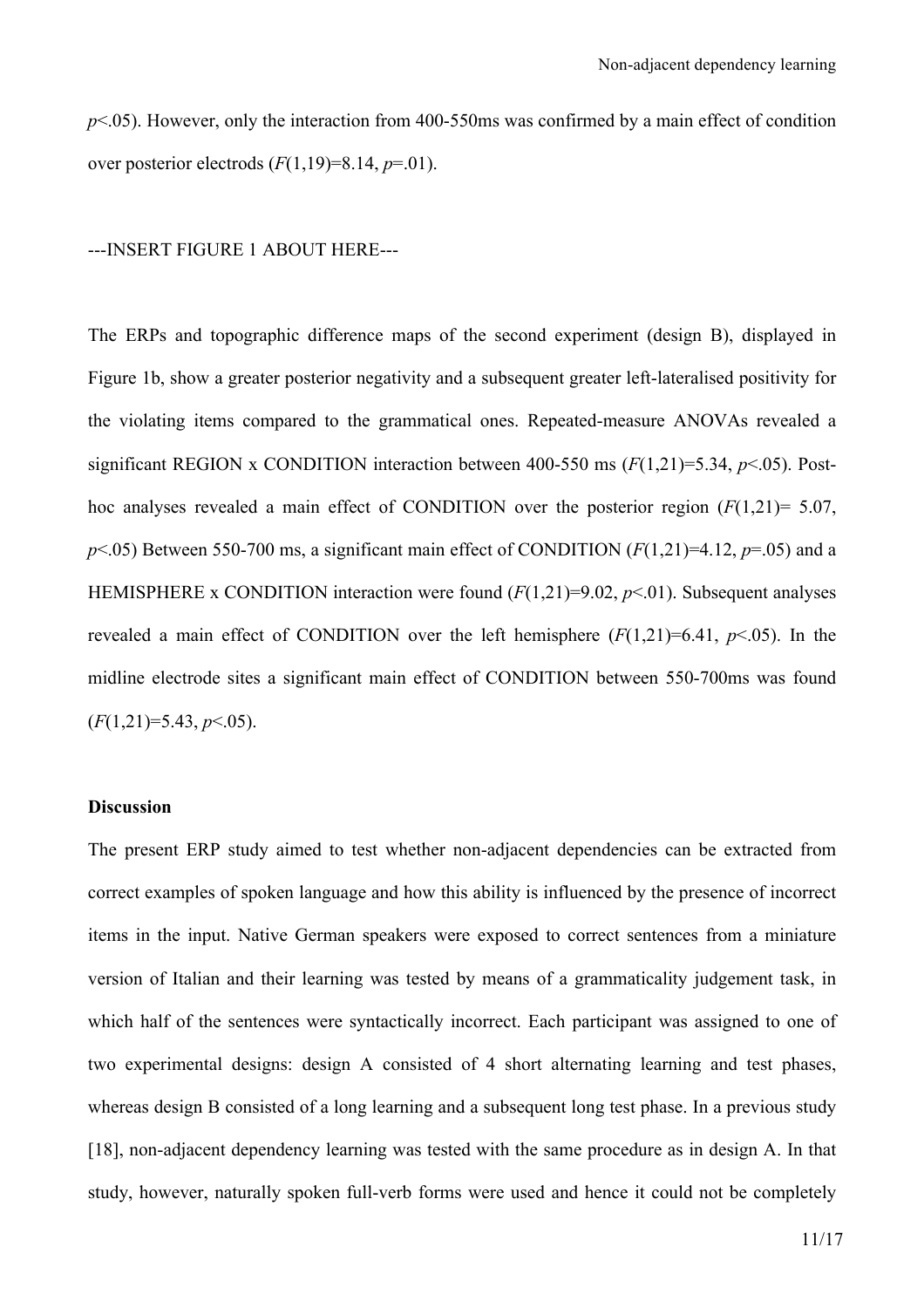ruled out that what was learned were adjacent dependencies based on prosodic cues, instead of nonadjacent dependencies. Therefore, we applied a splicing procedure to the suffixed verbs in order exclude this possibility.

Behavioural results showed successful learning in both designs, with higher accuracy in the long phase design (B) compared to the short alternating phase design (A). The general success in learning adds further support to the findings of MOF and shows that participants are able to extract non-adjacent dependencies from mere speech input even in the complete absence of adjacent prosodic cues. Furthermore, design B seemed to favour learning compared to design A. Design B consisted of a long learning phase containing correct sentences followed by a test phase with 50% incorrect sentences, whereas design A consisted of short learning phases alternated with test phases. In this latter case the test phases could have added noise to the learning input, specifically because no feedback about the correctness of the answer was given. Even though participants were aware of the presence of incorrect items, these could still have weakened the "correct" memory trace. Thus, incorrect input at an early stage of learning may exert a negative impact on learning progress.

The ERP data from the alternating phase design (design A) suggest that the brain mechanisms supporting non-adjacent dependency learning in the MOF study (with potential adjacent prosodic cues) and in the present study (without adjacent prosodic cues) were almost identical. In both cases a negativity resembling an N400 occurred, which probably reflects the processing of the incorrect morpheme at the lexical level. The incorrect item occurred unexpectedly and hence probably led to greater difficulties in lexical access. Such lexical N400 effects in the absence of semantic meaning are known from experiments testing word segmentation from continuous speech input [1, 22]. Further, a similar finding was reported in two studies, in which L2 learners displayed an N400 component in response to grammatical violations at initial stages of learning [14, 19]. As in design A, an N400-like negativity was also found for the long learning phase design (B) between 400-550 ms for the violating suffixes. Unlike design A, a subsequent broadly distributed positivity with a left-lateralized focus between 550-700 ms was found in design B. Based on the findings in native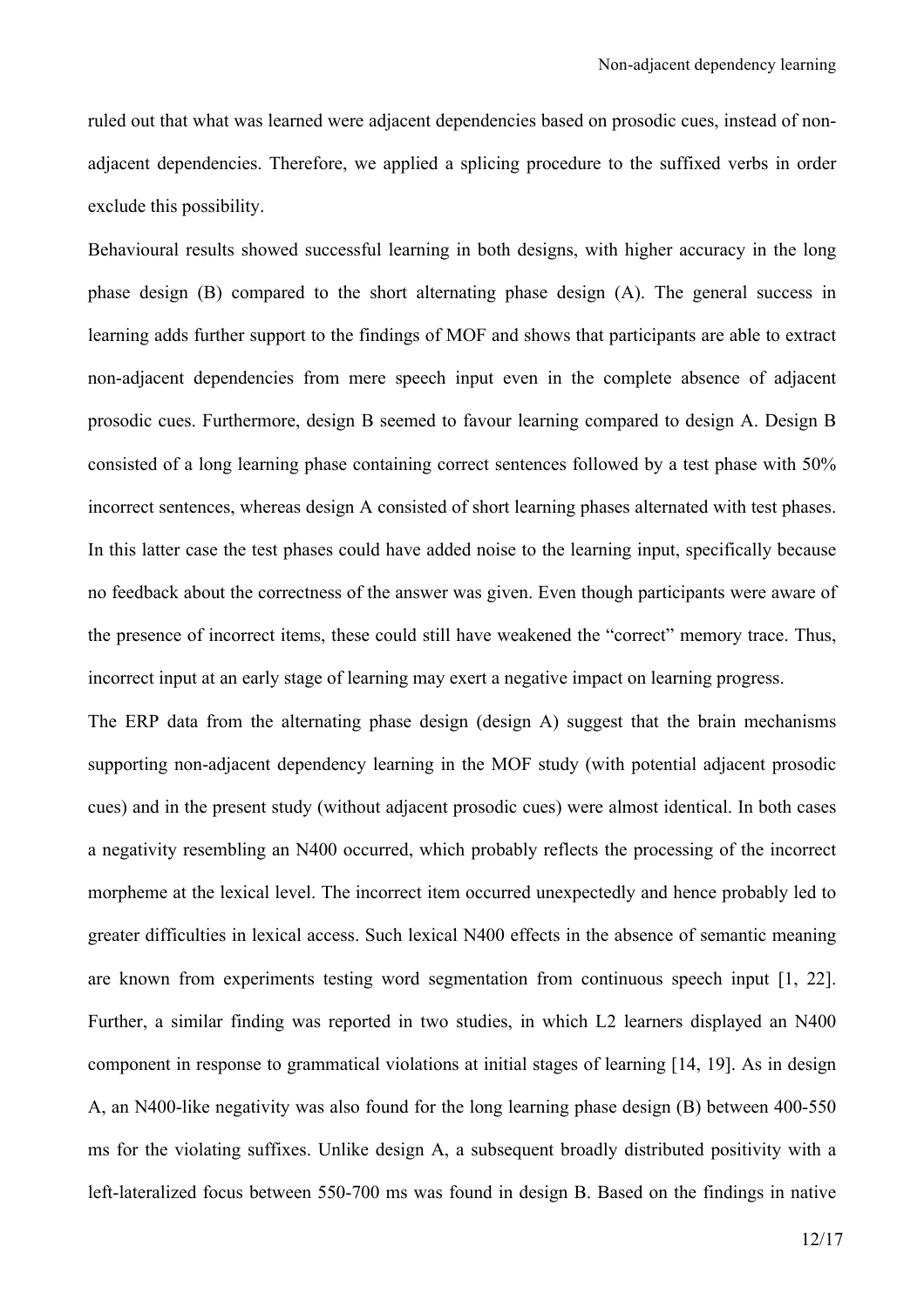speakers of Italian, we had expected to find a posterior positivity (P600) in this time window, once participants had reached very high proficiency. The positivity that we found does not show the typical topographical distribution and temporal characteristics of a P600, but is similar to the positivity observed in the MOF study, although the one in the MOF study had a more anterior and focal distribution. In that study the positivity was interpreted as an instance of a novelty P3 (P3a). The positivity observed in our study needs some further consideration. It could either be a novelty P3a or a P600, or even a subcomponent of P600, as found in a principal component analysis of a syntax-related P600 [5]. If the positivity were a P3a, it could be taken to reflect processes of attention orienting towards the unexpected, incorrect verb suffix that is evaluated for further action [6]; alternatively, it could be a P600 with an unusual distribution. The P600 component is not uniform in its topographical distribution; it was found to display an anterior distribution in response to syntactic complexity and a posterior distribution when reflecting ungrammaticality [9]. The present left-focused positivity could also be a variant of the P600 component for a syntactic process, for which the syntactic rule is not tightly established yet. As such, the current results could point in a similar direction to the findings of Osterhout et al. and Morgan-Short et al., who reported a change from lexical processes in early stages of second language learning, reflected by an N400, to grammatical processes in later stages, reflected by a P600, during processing of ungrammatical agreement information [14, 19]. Our results might represent the transition from lexical towards grammatical processing, as we observed both N400 and P600 at the same learning stage. It is also worth mentioning an alternative, more biologically-based approach, which suggested the interpretation of negative and positive ERP components at a less specific cognitive level, in relation to feed-forward and feedback mechanisms [10]. In this model the present transition towards a positive response at a higher level of competence would be seen as reflecting the decreasing uncertainty about the regularities of the language.

Whichever of these interpretations of the positivity is correct, it shows that the better behavioural performance in the accumulated learning design was accompanied by the emergence of an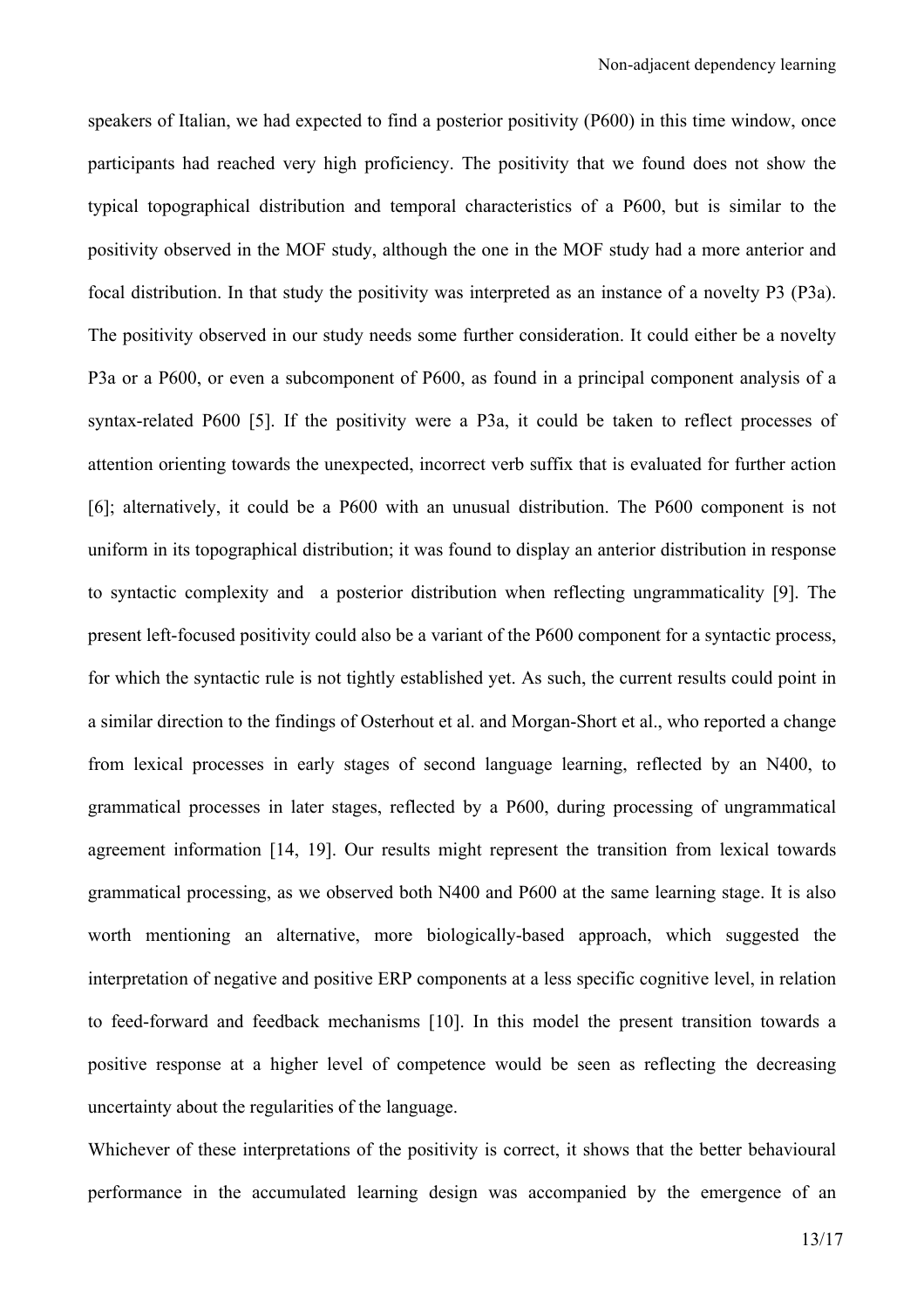additional cognitive process, which could be either a reflection of rule processing or, at a less specific level, related to the (attention-dependent) evaluation of the unexpected event.

#### **Conclusions**

In the present study we examined the emergence of ERP correlates of non-adjacent dependency processing in a miniature language learning design. By improving the stimulus material of a previous study, we demonstrated that real non-adjacent dependencies between auxiliaries and verb endings in an unknown language can be learned by mere exposure, even after removal of potential adjacent prosodic cues. Furthermore, the application of two different learning procedures, i.e. alternating learning and test phases vs. accumulated exposure, revealed a clear advantage of a long uninterrupted learning phase with respect to higher accuracy rate and emergence of a biphasic ERP response.

# **Acknowledgements**

Francesca Citron was funded by a one-year fellowship awarded by Settore Diritto allo Studio, Comune di Milano, Italy.

# **References**

- [1] T. Cunillera, J.M. Toro, N. Sebastian-Galles, A. Rodriguez-Fornells, The effects of stress and statistical cues on continuous speech segmentation: An event-related brain potential study, Brain Research 1123 (2006) 168-178.
- [2] R. De Diego Balaguer, J.M. Toro, A. Rodriguez-Fornells, A.-C. Bachoud-Levi, Different neurophysiological mechanisms underlying word and rule extraction from speech, PLoS ONE 2(11): e1175 (2007).
- [3] J.L. Elman, E.A. Bates, M.H. Johnson, A. Karmiloff-Smith, D. Parisi, K. Plunkett, Rethinking innateness: A connectionist perspective on development, Cambridge, MA: MIT Press, 1996.
- [4] A.D. Friederici, Towards a neural basis of auditory sentence processing, Trends in Cognitive Sciences 6 (2002) 78-84.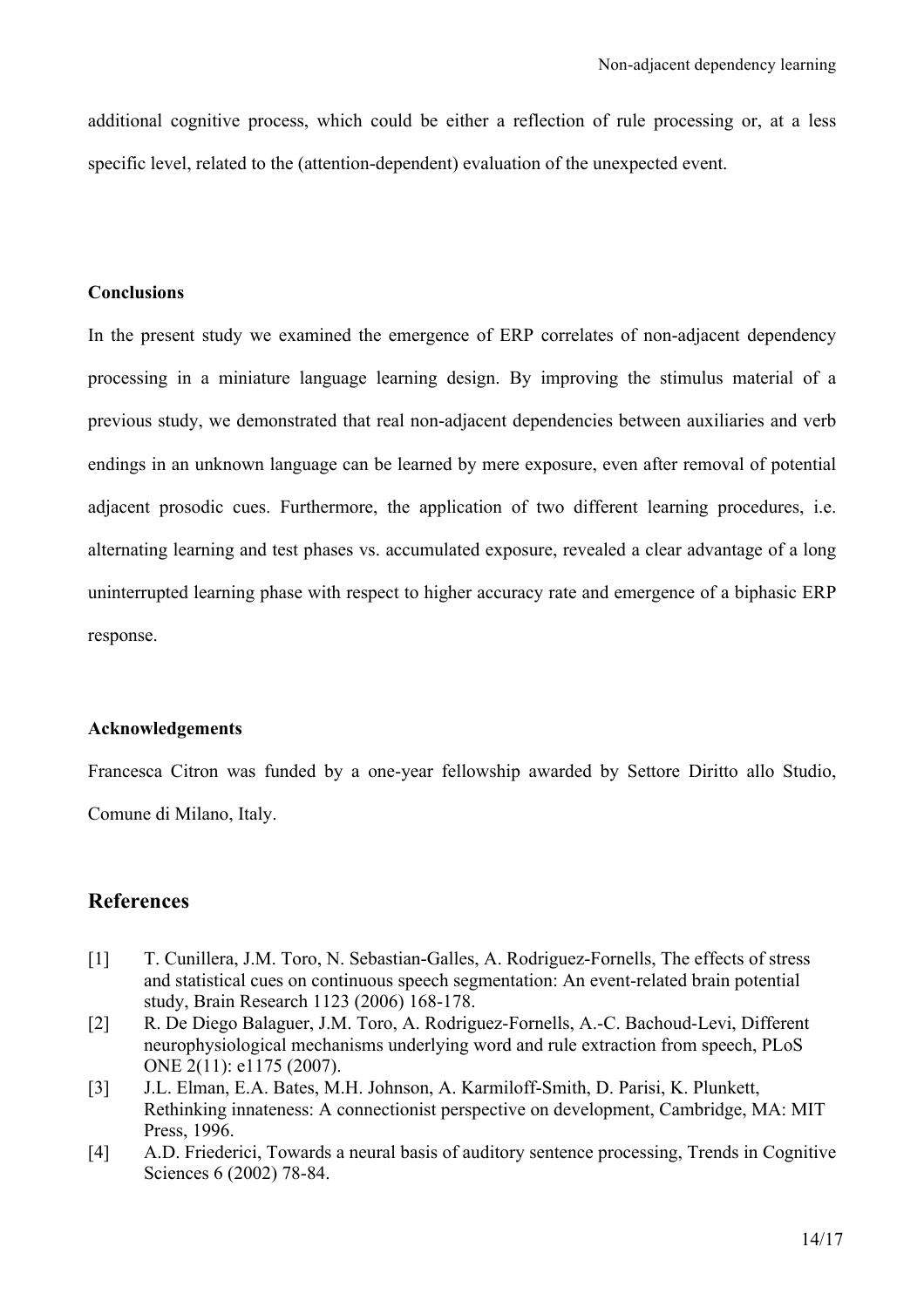- [5] A.D. Friederici, A. Mecklinger, K.M. Spencer, K. Steinhauer, E. Donchin, Syntactic parsing preferences and their on-line revisions: a spatio-temporal analysis of event-related brain potentials, Cognitive Brain Research 11 (2001) 305-323.
- [6] D. Friedman, Y.M. Cycowicz, H. Gaeta, The novelty P3: an event-related brain potential (ERP) sign of the brain's evaluation of novelty, Neuroscience and Biobehavioral Reviews 25 (2001) 355-373.
- [7] R.L. Gòmez, Dynamically guided learning. In: M. Johnson, M. Munakata (Eds.), Processes of change in brain and cognitive development:  ${A}$  ttention and  ${P}$  erformance  ${XXI}$ , 2006, pp. 87-110.
- [8] R.L. Gòmez, J. Maye, The developmental trajectory of nonadjacent dependency learning, Infancy 7 (2005) 183-206.
- [9] E. Kaan, T.Y. Swaab, Repair, revision, and complexity in syntactic analysis: An electrophysiological differentiation, Journal of Cognitive Neuroscience 12 (2003) 98-110.
- [10] B. Kotchoubey, Event-related potentials, cognition, and behavior: A biological approach, Neuroscience and Biobehavioral Reviews 30 (2006) 42-65.
- [11] M. Kutas, K.D. Federmeier, Electrophysiology reveals semantic memory use in language comprehension, Trends in Cognitive Neuroscience 4 (2000) 463-470.
- [12] E.F. Lau, C. Phillips, D. Poeppel, A cortical network for semantics: (de)constructing the N400, Nature Reviews Neuroscience 9 (2008) 920-933.
- [13] J. Mehler, P.W. Jusczyk, G. Lambertz, N. Halsted, J. Bertoncini, C. Amiel-Tison, A precursor of language acquisition in young infants, Cognition 29 (1988) 143-178.
- [14] K. Morgan-Short, C. Sanz, K. Steinhauer, M.T. Ullman, Second Language Acquisition of Gender Agreement in Explicit and Implicit Training Conditions: An Event-Related Potential Study, Language Learning 60 (2010) 154-193.
- [15] J.L. Mueller, Electrophysiological correlates of second language processing, Second Language Research 21 (2005) 152-174.
- [16] J.L. Mueller, J. Bahlmann, A.D. Friederici, The role of pause cues in language learning: The emergence of event-related potentials related to sequence processing, Journal of Cognitive Neuroscience 20 (2008) 892--905.
- [17] J.L. Mueller, S. Girgsdies, A.D. Friederici, The impact of semantic-free second-language training on ERPs during case processing, Neuroscience Letters 443 (2008) 77-81.
- [18] J.L. Mueller, R. Oberecker, A.D. Friederici, Syntactic learning my mere exposure An ERP study in adult learners, BMC Neuroscience 89 (2009).
- [19] L. Osterhout, J. McLaughlin, I. Pitkanen, C. Frenck-Mestre, N. Molinaro, Novice learners, longitudinal designs, and event-related potentials: A means for exploring the neurocognition of second language processing, Language Learning 56 : Suppl. 1 (2006) 199-230.
- [20] M. Peña, L.L. Bonatti, M. Nespor, J. Mehler, Signal-driven computations in speech processing, Science 298 (2002) 604-607.
- [21] S. Rossi, M.F. Gugler, A.D. Friederici, A. Hahne, The impact of proficiency on syntactic second-language processing of German and Italian: Evidence from event-related potentials, Journal of Cognitive Neuroscience 18 (2006) 2030-2048.
- [22] L.D. Sanders, E.L. Newport, H.J. Neville, Segmenting nonsense: An event-related potential index of perceived onsets in continuous speech, Nature Neuroscience 5 (2002) 700-703.
- [23] S.L. Smith, K.J. Gerhardt, S.K. Griffiths, X.Y. Huang, R.M. Abrams, Intelligibility of sentences recorded from the uterus of a pregnant ewe and from the fetal inner ear, Audiol Neuro-Otol 8 (2003) 347-353.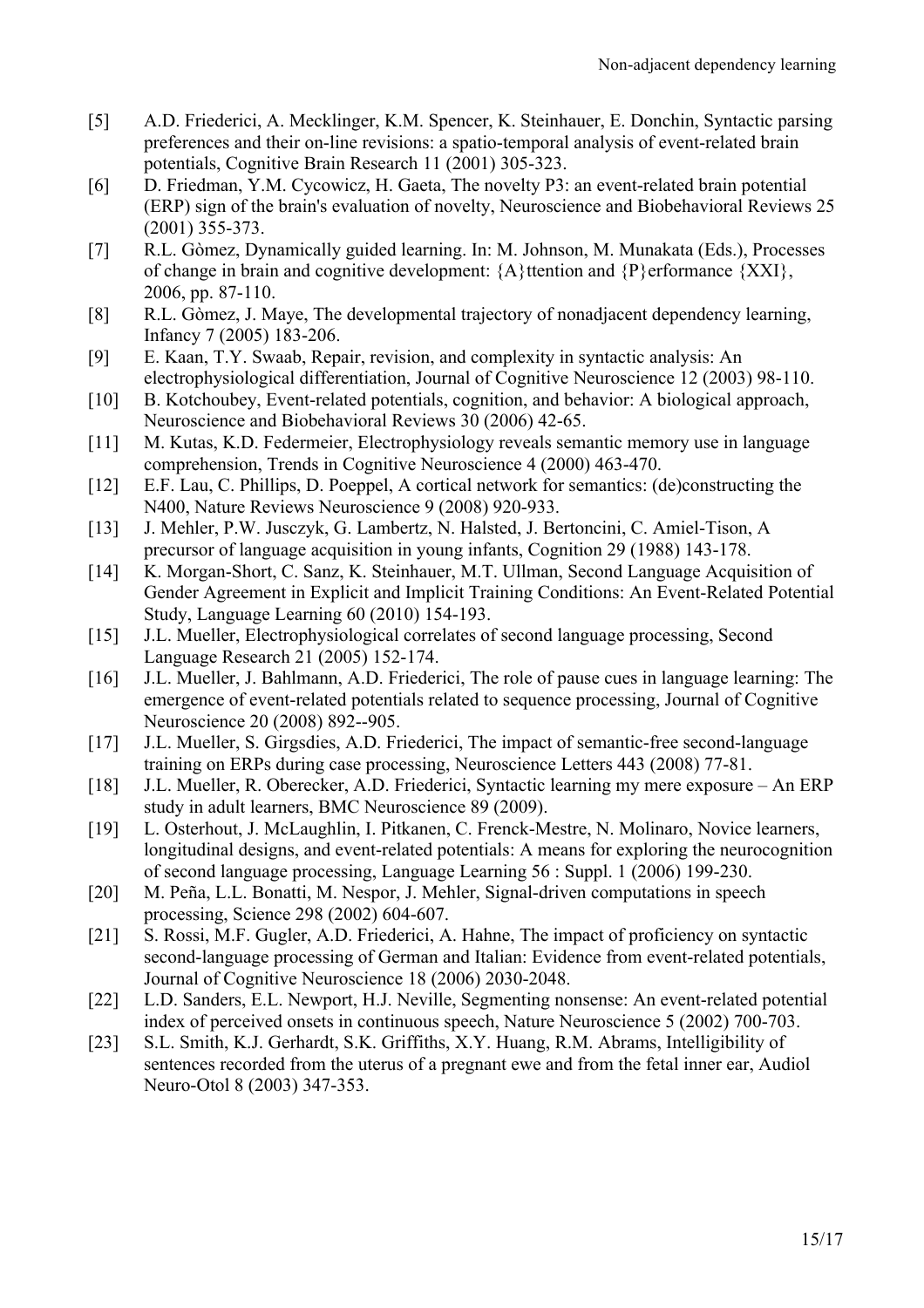# **Figure Caption**

Figure 1: Grand-average ERPs and topographic difference maps for design A (1a) and design B (1b). The waveforms are plotted from the onset of the critical suffix (-are,-ando), dotted lines refer to incorrect suffixes, solid lines to correct suffixes.